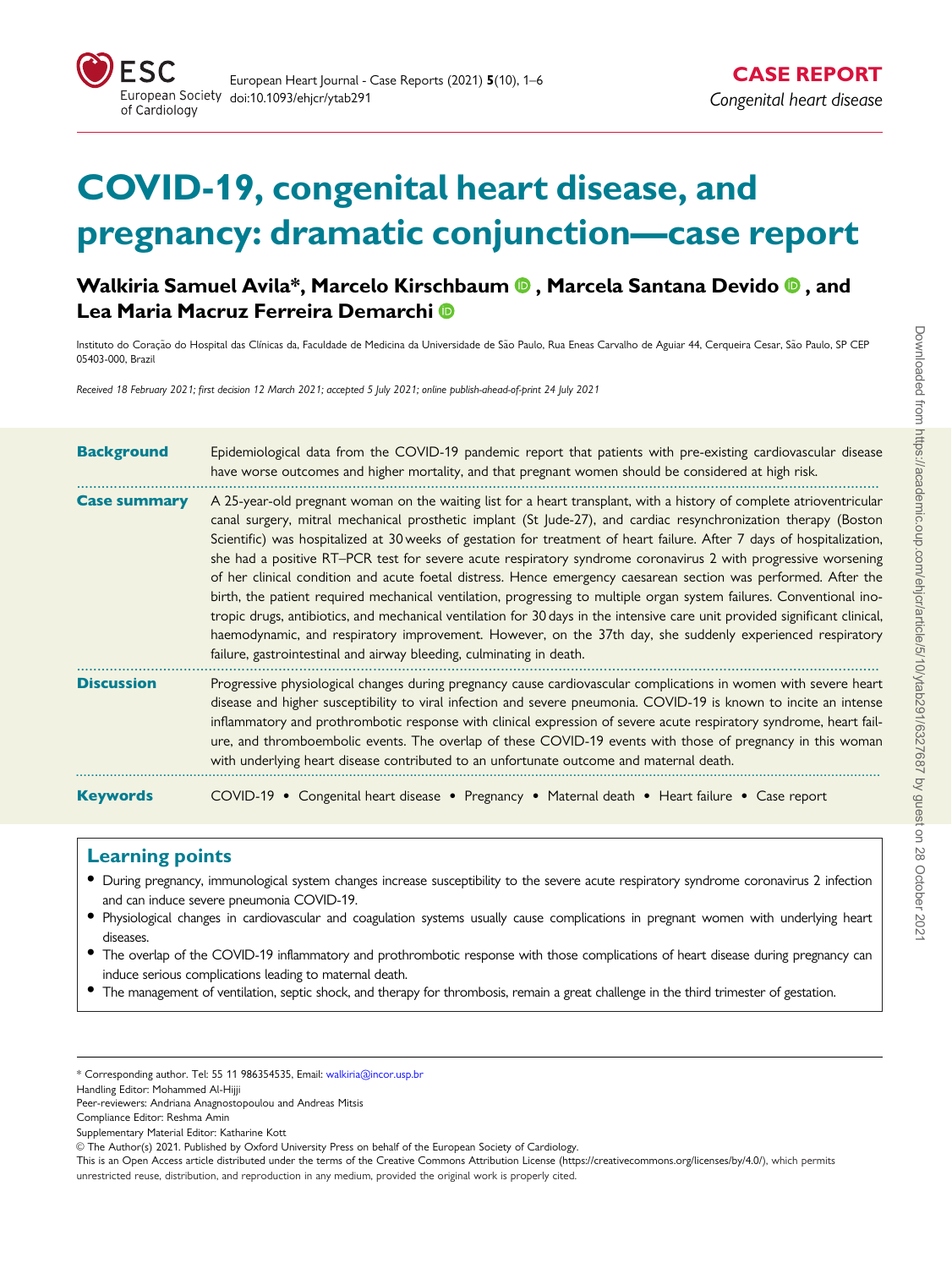### <span id="page-1-0"></span>**Introduction**

Epidemiological data from severe acute respiratory syndrome coronavirus 2 (SARS-CoV-2) have documented a worse evolution of COVID-19 in pregnant women with previous heart disease.<sup>1–4</sup> In fact, the physiological changes of pregnancy induce greater suscepti-bility to viral infections and severe COVID-19 pneumonia.<sup>5,[6](#page-5-0)</sup> Because of this, some are suggesting that protocols be based on the stratification of the risk of heart disease.<sup>7,8</sup>

We report the case of a young woman with complex congenital heart disease who presented with COVID-19 in the third trimester of pregnancy with a catastrophic evolution.

### **Timeline**

Data from 11 June to 20 July 2020

- Day of admission—a pregnant woman in the 30th week of gestation with pre-existing heart disease was admitted for treatment of heart failure and control of non-sustained ventricular tachycardia
- 8th day—the patient had achieved a well-balanced clinical condition when she complained of sore throat and cough; by this time her COVID-19 test result was positive. A non-contrast chest computed tomography scan revealed bilateral ground-glass opacities in up to 25% of the lungs
- 12th–14th day—the patient had fever, pulse oximetry oscillating between 89% and 93%  $SaO<sub>2</sub>$  in room air, progressive reduction of arterial pressure, and foetal distress signs requiring emergency caesarean delivery at the 32nd week of gestation. The healthy premature baby was born with a negative RT–PCR test for severe acute respiratory syndrome coronavirus 2 infection
- 15th–29th day—after the delivery, the patient developed progressive multisystem organ failure, following septic shock with a significant increase in inflammatory and prothrombotic biomarkers and severe impairment of the pulmonary parenchyma. She underwent ventilation in volume control mode with standard intensive care unit ventilators followed by antibiotic therapy, amiodarone, methylprednisolone, therapeutic unfractionated heparin, and inotropic drugs
- 30th–36th day—the patient experienced a gradual clinical improvement in her overall condition, without fever. She was extubated and put onto non-invasive support; she remained conscious, breathing with nasal oxygen catheter and recovering physically.
- 37th–38th day—the patient rapidly deteriorated following massive bleeding from the digestive tract and airways. She developed tachypnoea, tachycardia, and respiratory failure requiring re-intubation; however, her condition progressed to cardiopulmonary arrest followed by death

### Case presentation

A 25-year-old pregnant woman, on the waiting list for a heart transplant was admitted for treatment of heart failure and ventricular tachycardia. She had a clinical history of complete atrioventricular canal repair at 2 years of age, which evolved with mitral regurgitation and left ventricular ejection fraction of 33% (Figure [1A](#page-2-0) and B). At 19 years of age, she underwent mechanical mitral prosthesis implantation (St Jude-27) and cardiac resynchronization therapy (Boston Scientific). Despite the cardiac interventions and optimized pharmacological treatment, she remained self-limited with New York Heart Association Class III.

In January 2020, she reported an unplanned pregnancy, in the 14th week of gestation. At that time, the multidisciplinary team recommended terminating the pregnancy, but she refused. She remained under strict obstetric and clinical care with reinforced comments about the risks of pregnancy and those inherent to anticoagulation. The therapy was maintained with carvedilol 25 mg/day, furosemide 40 mg/day, and warfarin with INR levels between 3.0 and 3.5.

However, the patient then evolved with worsening heart failure until the 30th week of gestation and required hospitalization. The initial management, which included non-invasive positive pressure ventilation, low-dose intravenous furosemide, morphine, adjusted dose of carvedilol to 75 mg/day, improved the patient's clinical condition. After a week of inpatient hospitalization, she developed a sore throat and cough, and her nasopharyngeal smear was positive for SARS-CoV-2. On examination, she had a temperature of 36°, blood pressure of 115/75 mmHg, heart rate of 85 b.p.m., and oxygen saturation of 97%. The physical examination revealed a decrease in respiratory sounds in the lung bases and a systolic murmur along the left sternal border. The laboratory values timeline, and echocardiographic and tomographic images are shown in [Table 1](#page-3-0) and Figures [1](#page-2-0) and [2](#page-3-0), respectively.

After 4 days of COVID-19 symptoms, the patient developed fever, myalgia, and hypotension, and she was referred to the COVID-19 intensive care unit (ICU) with a prescription for piperacillin and tazobactam, therapeutic unfractionated heparin, amiodarone, and supportive care with norepinephrine and dobutamine. The worsening of the clinical condition induced acute foetal distress and, consequently, the need for emergency caesarean delivery in the 32nd week of pregnancy. The healthy female baby weighed 1580 g, Apgar 5-7-9, and she tested negative for SARS-CoV-2 infection. The baby was discharged 15 days after birth, and at 6-month follow-up she did not have evidence of complications related to maternal COVID-19.

After delivery, the patient required mechanical ventilation, progressing to failure of multiple organs and septic shock, which were the diagnoses made by the intensive care team. A notable increase in biochemical markers ([Table 1](#page-3-0)) and worsening of the lung tomographic scan were observed (Figure [2](#page-3-0)A and B). The peripheral cultures, blood cultures, and tracheal secretion were negative. The patient was sedated (midazolam, fentanyl), paralyzed with neuromuscular blockers (cisatracurium), and received lung-protective ventilation in volume control mode (low tidal volume and low driving pressure). Initially, the arterial oxygen partial pressure and fractionated oxygen concentration in the inspired ratio (PaO<sub>2</sub>/FiO<sub>2</sub>) was 167 with an FiO<sub>2</sub> of 45%, followed by titrated positive end-expiratory pressure of 8, and after a few days, she achieved  $PaO<sub>2</sub>/FiO<sub>2</sub>$  of 240.

The adjusted daily prescriptions included furosemide, methylprednisolone, and antibiotic therapy with meropenem, fluconazole, polymyxin B, amikacin, and daptomycin. After being in the ICU for

. . . . . . . . . . . . . . . . . . . . . . . . . . . . . . . . . . . . . . . . . . . . . . . . . . . . . . . . . . . . . . . . . . . . . . . . . . . . . . . . . . . . . . . . . . . . . . . . . . . . . . . . . . . . . . . . . . . . . . . . . . . . . . . . . . . . . . . . . . . . . . . . . . . . . . . . . . . . . . . . . . . . . . . . . . . .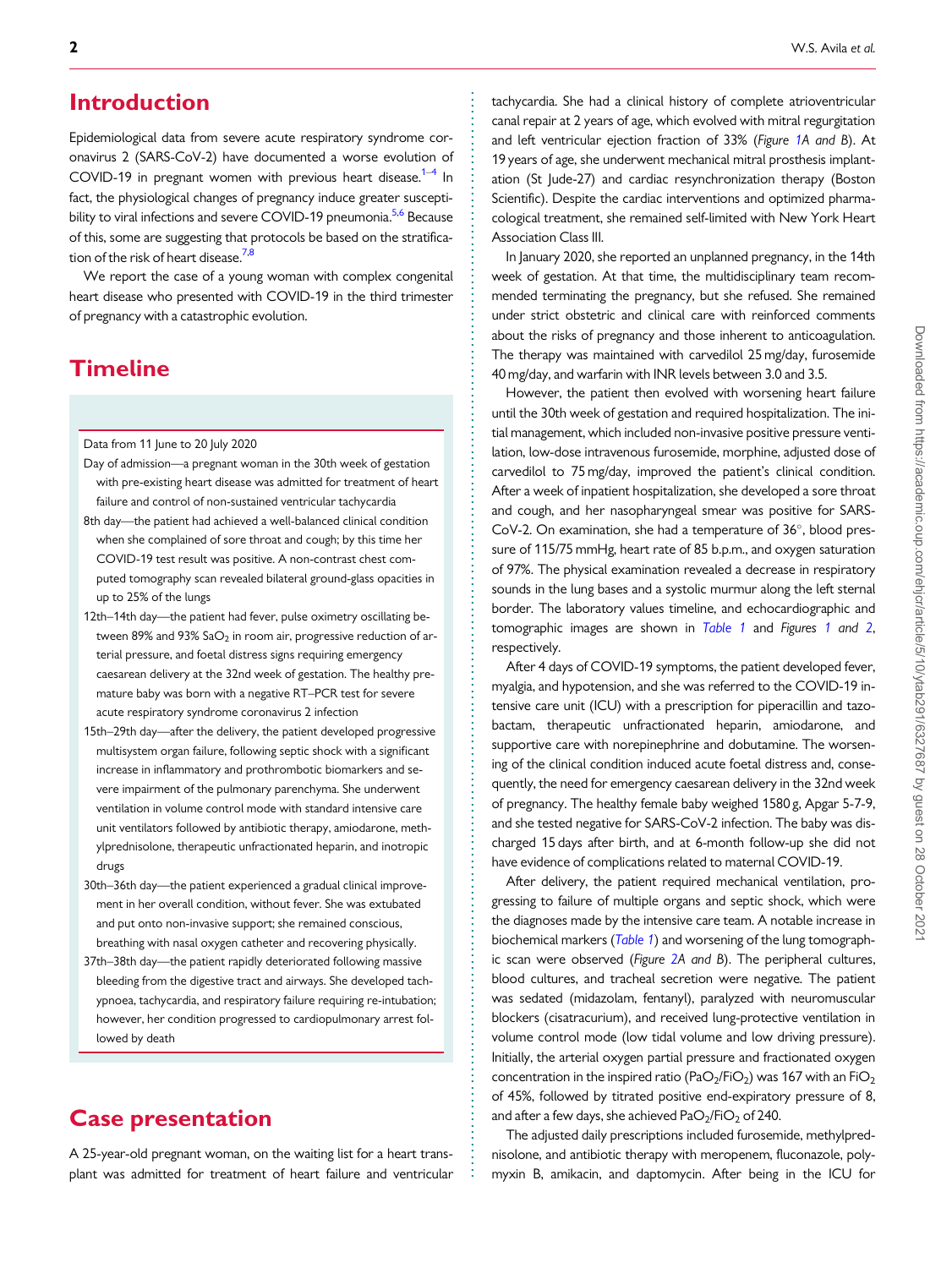<span id="page-2-0"></span>



. . . . . . . . . . . . . . . . . . . . . . . . . . . . . . . . . . . . . . . . . . . . . . . . . . . . . . . . . . .

. 30 days, the patient experienced significant clinical improvement and sustained haemodynamic and respiratory parameters. She was extubated with PaO<sub>2</sub>/FiO<sub>2</sub> of 240, maintaining 94% oxygen saturation with a 2 L/min nasal catheter alternating with non-invasive ventilation with positive pressure. She was conscious and in good clinical condition, which allowed videoconferencing with her family. However, on the 37th day, she experienced a dramatic alteration, declining to acute respiratory failure, low cardiac output, major gastrointestinal and airway bleeding, progressing to death.

Minimally invasive necropsy guided by ultrasound (per Hospital protocol) confirmed COVID-19, showing diffuse alveolar damage, viral cytopathic effects, small pulmonary thrombi in pulmonary capillaries, acute tubular necrosis, and cerebral oedema. Placental pathological examination showed villous maturation appropriate for gestational age with frequent syncytial knots, mild fibrin depositions, and central and peripheral acute placental infarcts involving  $\sim$ 20% of the villous tissue. No chronic histiocytic inter villositis or deciduous acute inflammation were noted, as shown in Figure [3](#page-4-0).

### **Discussion**

This case illustrates the disastrous outcome of SARS-CoV-2 infection in a young woman with high-risk congenital heart disease who suffered the impact of COVID-19 during pregnancy. Usually, our approach for pregnant women with complex congenital heart disease that includes hospitalization, therapeutic optimization of heart failure, and strict control of anticoagulation, has enabled maternal survival and successful delivery.<sup>9</sup> However, in this case, the maternal evolution was modified by the SARS-CoV-2 infection and its subsequent complications.

COVID-19's advance from mild–moderate to severe COVID-19 over 5 days observed in this patient was in agreement with a typical timeline reported in the literature for hospitalized patients.<sup>[10](#page-5-0)</sup> Moreover, a decrease in total lung capacity and thoracic compliance imposed by the third trimester of gestation contributed to the rapid evolution to diffuse and bilateral devastation of the lung parenchyma and severe respiratory failure (Figure [2](#page-3-0)A and B).

Another grave complication was septic shock. In fact, a cohort study showed that a group of COVID-19 non-survivors had a significant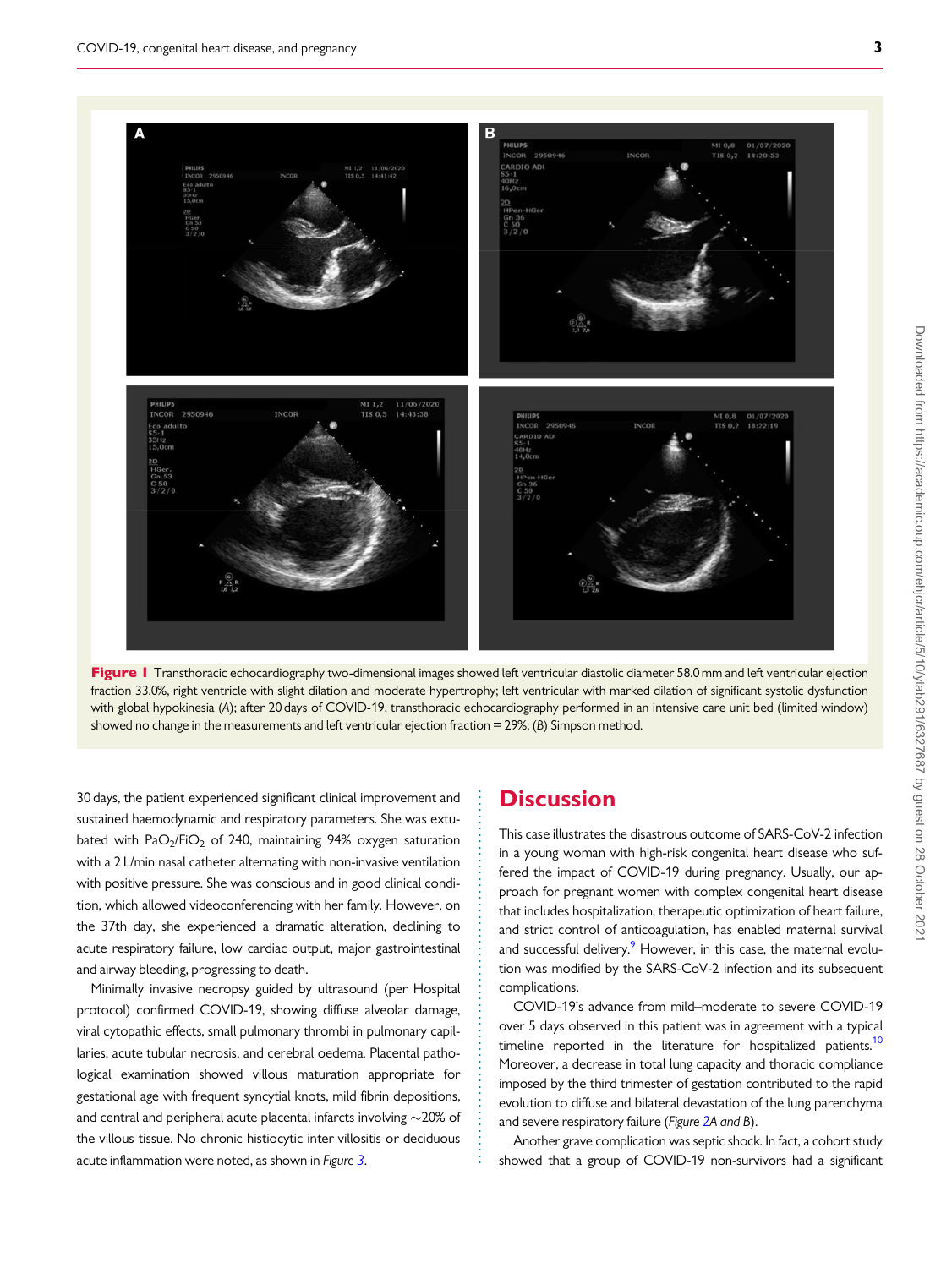| Days of<br>disease | Hemoglobi<br>n   | Leucogram         | Platelets       | Urea    | Creatinine  | D-Dimer | <b>CRP</b> |        | Troponin I Troponin T NT-proBNP |         |
|--------------------|------------------|-------------------|-----------------|---------|-------------|---------|------------|--------|---------------------------------|---------|
| <b>NR</b>          | 12-15.5<br>mg/dL | (7mm3)            | (1000/mm)<br>3) | (mg/dL) | (mg/dL)     | (ng/mL) | (mg/L)     | (ng/L) | (ng/L)                          | (pg/mL) |
|                    |                  | $3500 -$<br>10500 | 150-450         | 15-39   | $0,55-1,02$ | < 500   | < 5        |        |                                 | NR<125  |
| $\mathbf{1}$       |                  | 10940             | 246             | 12      | 0,47        | 711     | 20         |        |                                 |         |
| 4                  |                  |                   |                 |         |             |         |            | 35     |                                 |         |
| 6                  |                  |                   |                 |         |             |         |            | 43     |                                 |         |
| $\overline{7}$     |                  |                   |                 |         |             |         |            | 235    |                                 |         |
| 8                  | 6,5              | 45540             | 201             | 97      | 2,57        | ٠       | 180,7      | 130    |                                 |         |
| 10                 | 7,3              | 36000             | 252             | 112     | 3,29        | 11585   | 206,7      | 106    |                                 |         |
| 12                 | 9,4              | 36810             | 390             | 160     | 4,63        | 17328   | 1259,7     | 141    |                                 |         |
| 16                 | 8,5              | 36700             | 704             | 264     | 2,09        | 17752   | 192,6      |        |                                 |         |
| 17                 | 7,6              | 39570             | 870             | 297     | 2,1         | 20000   | 130,9      |        |                                 | 17862   |
| 21                 | 7,7              | 47840             | 588             | 222     | 1,76        | 7643    | 227        |        | 142                             | 13312   |
| 22                 | 7,9              | 45020             | 601             | 233     | 1,71        | 37317   | 221        |        |                                 | 10235   |
| 25                 | 8,4              | 34160             | 468             | 154     | 1,44        | 20019   | 92         |        |                                 | 14394   |
| 26                 | 7,7              | 32540             | 390             | 155     | 1,9         | 15224   | 140        |        | 135                             | 16264   |
| 27                 | 8,1              | 40780             | 409             | 173     | 2,04        | 16066   | 147        |        | 158                             | 11043   |
| 28                 | 7,7              | 34770             | 343             | 195     | 1,82        | 7537    | 222        |        | 143                             |         |
| 31                 | 6,4              | 36910             | 203             | 206     | 1,49        | 4860    | 98         |        |                                 | 5061    |
| 33                 | 7,6              | 25500             | 123             | 159     | 1,16        | 3902    | 492        |        |                                 |         |

#### <span id="page-3-0"></span>Table 1 Laboratory results at various timepoints presentation

Troponin I and T by eletroquimioluminescence method.



Figure 2 Non-contrast chest computed tomography scan demonstrated multiple ground-glass opacities associated with thickening of interlobular septal and thin interlaced reticulum, with bilateral multifocal distribution and peripheral and posterior predominance, with extent of lung involvement estimated visually of <50% (A). Nineteen days after a positive COVID-19 test, an increase was observed in multiple ground-glass pulmonary opacities, in addition to sparse foci of consolidation, with bilateral multifocal distribution, the extent of pulmonary involvement, estimated visually to be >50% (B).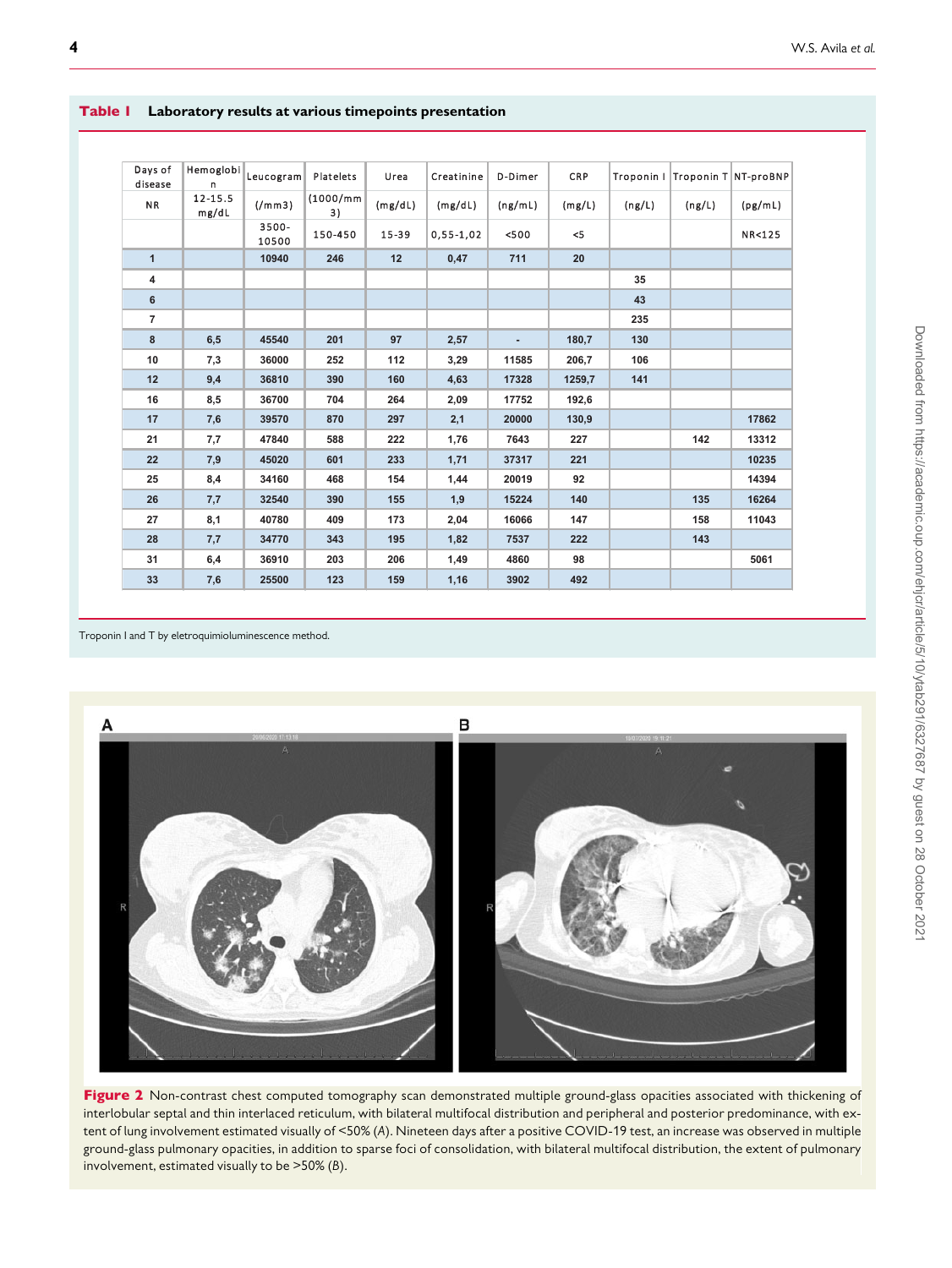<span id="page-4-0"></span>



. . . . . . . . . . . . . . . . . . . . . . . . . . . . . . .

prevalence of sepsis and septic shock.<sup>[11](#page-5-0)</sup> In practice, antibiotic therapy is included in the basic treatment in most patients diagnosed with COVID-19. However, there is insufficient evidence for virus-induced septic shock in patients with COVID-19. This patient, for example, had high levels of white blood cells and PCR despite several negative cultures. Currently, there is an open question about the consumption of some antibiotics in the absence of bacterial infection leading to an inflammatory storm by direct and indirect routes. In fact, studies have supported the restrictive use of antibiotics, and stopping them in patients with culture tests showing no signs of bacterial pathogens.<sup>12</sup>

In this patient, three thrombogenic factors were combined, including the prothrombotic state of COVID-19, hypercoagulability of pregnancy, and thrombogenicity of mechanical valve prostheses, each contributing to the great risk of thromboembolic events.<sup>[13](#page-5-0)</sup> Actually, elevated Ddimer predicted a poor maternal prognosis; therefore, the continuous use of therapeutic unfractionated heparin was mandatory.<sup>[14](#page-5-0)</sup>

The bleeding that preceded this maternal death is also described in severely ill patients. The coagulopathy mechanisms in COVID-19 are not fully understood, but the tendency to bleed is uncommon. Major bleeding was frequent in critically ill patients using therapeutic unfractionated heparin, particularly at the gastrointestinal site, as occurred in this case  $15$ 

The pathological findings in the placenta showed poor vascular perfusion without inflammatory signals of infection by SARS-CoV-2. Vertical transmission seems to be possible but occurs in a minority of cases of maternal COVID-19 infection in the third trimester.[15](#page-5-0)

Women with high-risk heart disease should always be discouraged from becoming pregnant, which should be stressed in the COVID-19 era[.8](#page-5-0)

## Lead author biography



Walkiria Samuel Avila has completed PhD from the Faculdade de Medicina da Universidade de São Paulo (FMUSP). She is a Co ordinator of the Heart Disease and Pregnancy Research at Instituto do Coração do Hospital das Clinicas-FMUSP. She is a Member of the Deliberative Council of the Department of Cardiology of Women of the